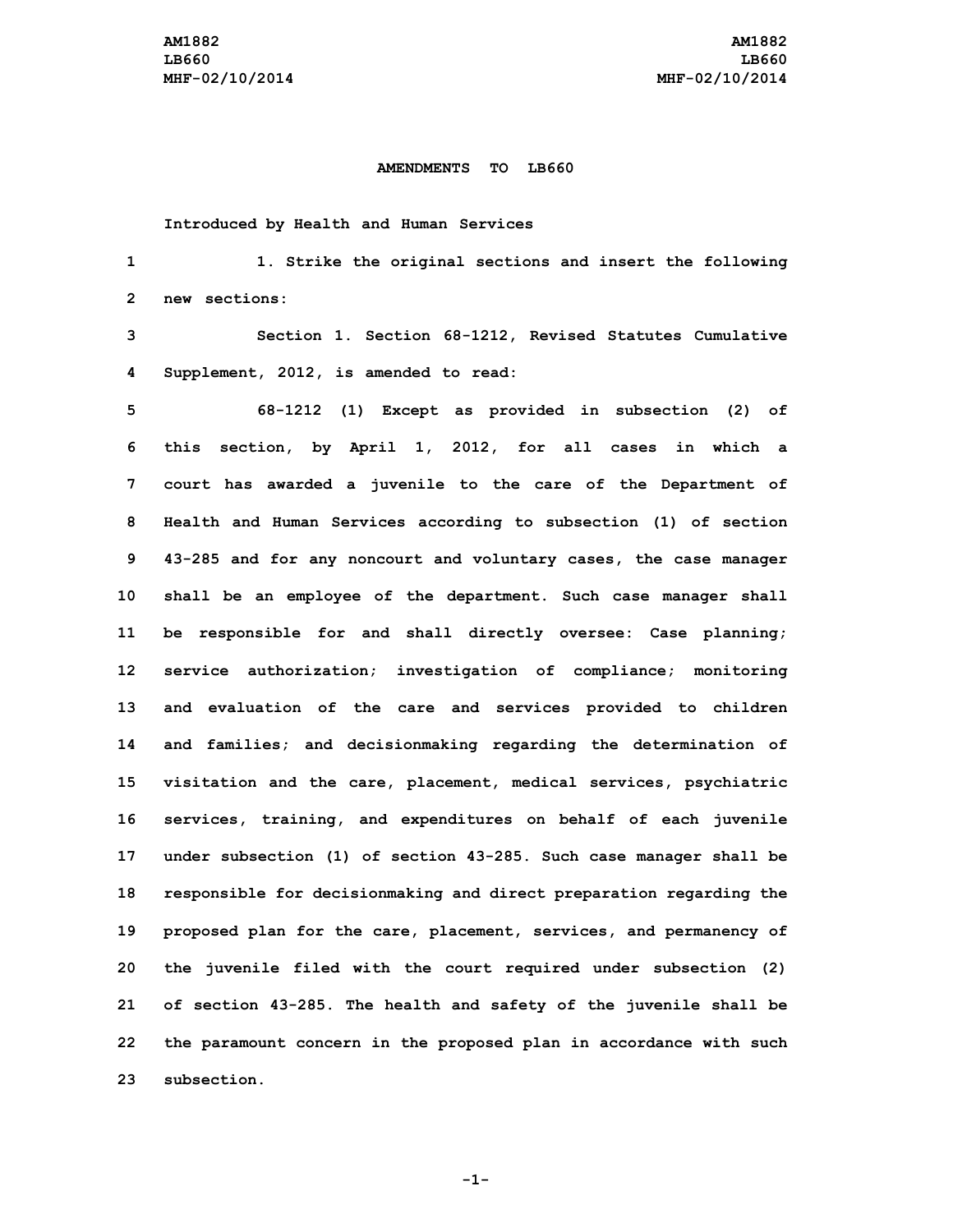**(2) The department may contract with <sup>a</sup> lead agency for <sup>a</sup> case management lead agency model pilot project in the department's eastern service area as designated pursuant to section 81-3116. The department shall include in the pilot project the appropriate conditions, performance outcomes, and oversight for the lead agency, including, but not be limited to:**

**7 (a) The reporting and survey requirements of lead 8 agencies described in sections 43-4406 and 43-4407;**

**9 (b) Departmental monitoring and functional capacities of 10 lead agencies described in section 43-4408;**

**11 (c) The key areas of evaluation specified in subsection 12 (3) of section 43-4409;**

**13 (d) Compliance and coordination with the development of 14 the statewide strategic plan for child welfare program and service 15 reform pursuant to Laws 2012, LB821; and**

**16 (e) Assurance of financial accountability and reporting 17 by the lead agency.**

 **(3) Prior to April 1, 2013, the Health and Human Services Committee of the Legislature shall review the pilot project and provide to the department and the Legislature recommendations, and any legislation necessary to adopt the recommendations, regarding the adaptation or continuation of the pilot project. In making the recommendations, the committee shall utilize: (a) The evaluation completed pursuant to Legislative Bill 1160, One Hundred Second Legislature, Second Session, 2012; (b) the recommendations of the statewide strategic plan pursuant to Legislative Bill 821, One Hundred Second Legislature, Second Session, 2012; (c)**

**-2-**